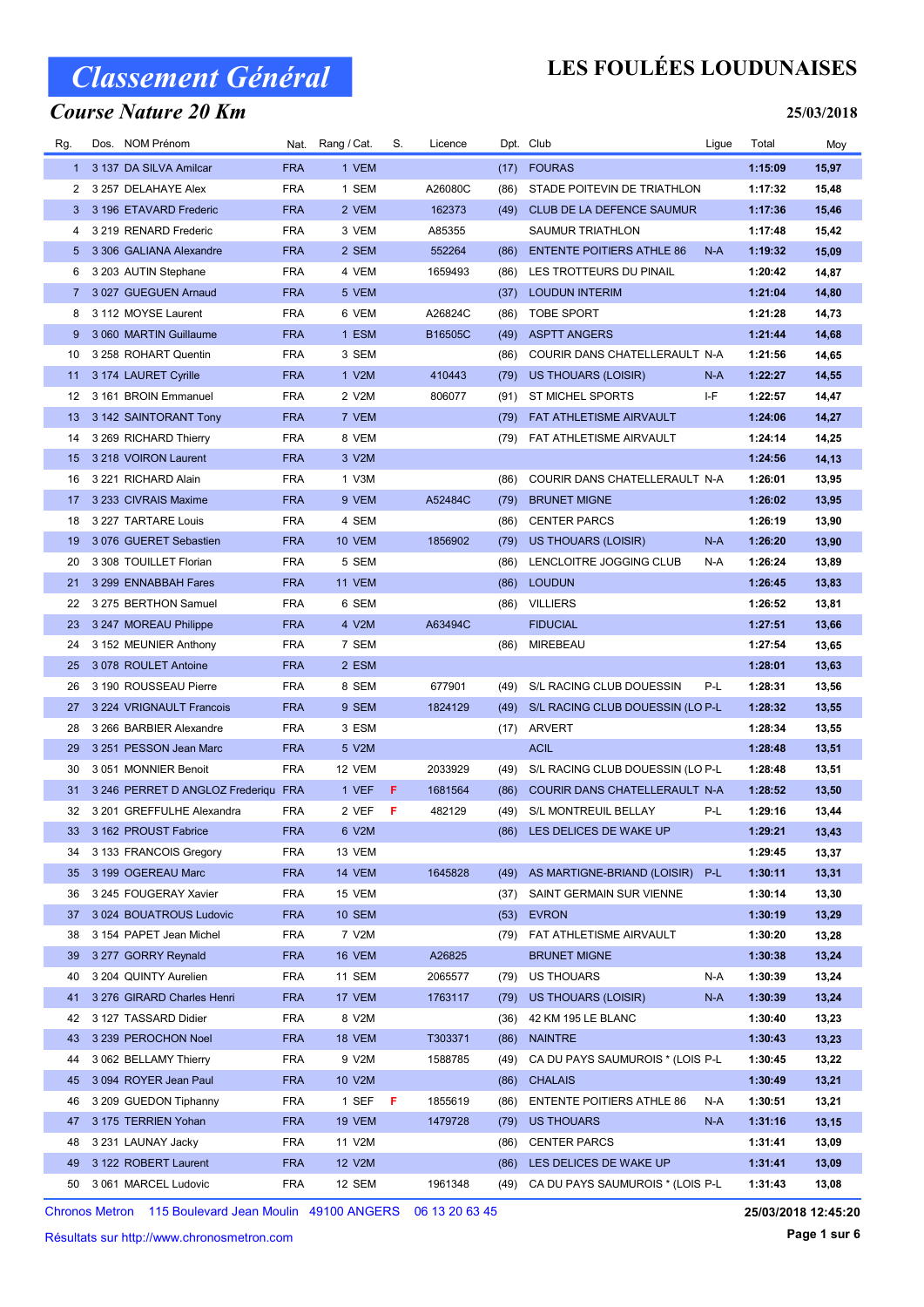### Course Nature 20 Km

## LES FOULÉES LOUDUNAISES

25/03/2018

| Rg. | Dos. NOM Prénom            | Nat.       | Rang / Cat.   | S.  | Licence                 |      | Dpt. Club                             | Ligue      | Total   | Moy   |
|-----|----------------------------|------------|---------------|-----|-------------------------|------|---------------------------------------|------------|---------|-------|
| 51  | 3 099 MOREAU Jean Philippe | <b>FRA</b> | 20 VEM        |     |                         |      | LES DELICES DE WAKE UP                |            | 1:31:46 | 13,08 |
| 52  | 3 200 NOVELLO Jacky        | <b>FRA</b> | 2 V3M         |     | 455123                  | (79) | US THOUARS (LOISIR)                   | N-A        | 1:31:49 | 13,07 |
| 53  | 3 273 GROLLEAU Fabien      | <b>FRA</b> | 21 VEM        |     |                         | (86) | COURIR DANS CHATELLERAULT N-A         |            | 1:32:02 | 13,04 |
| 54  | 3 300 DARDENTE Olivier     | <b>FRA</b> | 22 VEM        |     |                         | (37) | <b>ASCORI</b>                         |            | 1:32:50 | 12,93 |
| 55  | 3 091 ROUVREAULT Laurent   | <b>FRA</b> | 23 VEM        |     |                         |      | FAT ATHLETISME AIRVAULT               |            | 1:32:53 | 12,92 |
| 56  | 3 250 RAKOTOHARISOA Judith | <b>FRA</b> | 2 SEF         | - F |                         | (86) | <b>MAZEROLLES</b>                     |            | 1:33:19 | 12,86 |
| 57  | 3 249 BOUDET Gerald        | <b>FRA</b> | 24 VEM        |     | T304530                 | (37) | USEAB RUNNING ET MARCHE N             |            | 1:33:22 | 12,85 |
| 58  | 3 187 JAMME Thomas         | <b>FRA</b> | 25 VEM        |     | 1658192                 |      | CGL - Un hôpital pour les enfants     |            | 1:33:23 | 12,85 |
| 59  | 3 176 DVORAK Tristan       | <b>FRA</b> | 13 SEM        |     |                         |      |                                       |            | 1:33:52 | 12,78 |
| 60  | 3 064 SERGENT Alexandre    | <b>FRA</b> | 14 SEM        |     |                         | (86) | <b>LOUDUN</b>                         |            | 1:33:53 | 12,78 |
| 61  | 3 168 MENANTEAU Yohann     | <b>FRA</b> | 26 VEM        |     |                         |      | <b>ASCORI</b>                         |            | 1:33:59 | 12,77 |
| 62  | 3 135 ROBY Christophe      | <b>FRA</b> | 27 VEM        |     |                         |      | (79) SAINTE VERGE                     |            | 1:34:40 | 12,68 |
| 63  | 3 118 VINCENT Gerard       | <b>FRA</b> | 3 V3M         |     |                         |      | LES GAMBADEURS DE GIVRAY              |            | 1:34:47 | 12,66 |
| 64  | 3 139 GUILLON Stephane     | <b>FRA</b> | 28 VEM        |     |                         | (79) | <b>ST AUBINADE</b>                    |            | 1:35:41 | 12,54 |
| 65  | 3 018 CHERRIAU Nicolas     | <b>FRA</b> | 13 V2M        |     |                         |      | LES DELICES DE WAKE UP                |            | 1:35:45 | 12,53 |
| 66  | 3 109 POUSSARD Sophie      | <b>FRA</b> | 1 V2F         | F   | 1076517                 | (37) | ATHLETIC TROIS TOURS*                 | <b>CEN</b> | 1:36:08 | 12,48 |
| 67  | 3077 LEBOEUF Pierre        | <b>FRA</b> | 4 V3M         |     |                         | (37) | LE SOURIRE DE MARCIA                  |            | 1:36:09 | 12,48 |
| 68  | 3 055 THOMAS Joel          | <b>FRA</b> | 4 ESM         |     | 1671197                 | (49) | AS CULTURELLE VERRIE ROU M P-L        |            | 1:36:16 | 12,47 |
| 69  | 3 119 CHAMPION Francois    | <b>FRA</b> | 29 VEM        |     |                         | (86) | LES DELICES DE WAKE UP                |            | 1:36:17 | 12,46 |
| 70  | 3 084 MAILLE Jean Pierre   | <b>FRA</b> | 30 VEM        |     |                         | (86) | <b>BRUNET MIGNE</b>                   |            | 1:36:19 | 12,46 |
| 71  | 3 050 PREVEAU Pauline      | <b>FRA</b> | 3 SEF         | F   |                         | (94) | <b>LOUDUN INTERIM</b>                 |            | 1:36:24 | 12,45 |
| 72  | 3 074 FABRE Emmanuel       | <b>FRA</b> | 31 VEM        |     |                         |      |                                       |            | 1:36:29 | 12,44 |
| 73  | 3 086 BROCHARD Pierre      | <b>FRA</b> | 14 V2M        |     |                         | (49) | <b>SAUMUR</b>                         |            | 1:36:31 | 12,43 |
| 74  | 3 083 PETIT Leandre        | <b>FRA</b> | 1 JUM         |     |                         |      | <b>SOS PREMA</b>                      |            | 1:36:34 | 12,43 |
| 75  | 3 114 NEGRE Kevin          | <b>FRA</b> | 16 SEM        |     |                         |      | (78) ALTRAN                           |            | 1:36:49 | 12,39 |
| 76  | 3 140 RAMAT Anthony        | <b>FRA</b> | 15 SEM        |     |                         |      | (86) LECLERC                          |            | 1:36:49 | 12,39 |
| 77  | 3 048 MARILLEAUD Gaelle    | <b>FRA</b> | 4 SEF         |     | <b>F</b> A26313C 025048 |      | <b>COLLEGE CHAVAGNES</b>              |            | 1:36:57 | 12,38 |
| 78  | 3 036 BARON Gregory        | <b>FRA</b> | 17 SEM        |     |                         |      | CGL - Un hôpital pour les enfants     |            | 1:37:01 | 12,37 |
| 79  | 3 022 BOURDIN Regis        | <b>FRA</b> | 32 VEM        |     | PASS J'AIME CO          |      | USEAB RUNNING ET MARCHE N             |            | 1:37:03 | 12,36 |
| 80  | 3 217 GUERET Pascal        | <b>FRA</b> | 15 V2M        |     | 1491162                 | (79) | US THOUARS (LOISIR)                   | N-A        | 1:37:42 | 12,28 |
| 81  | 3 301 EMAURY Michel        | <b>FRA</b> | 16 V2M        |     | 1290629                 | (79) | US THOUARS (LOISIR)                   | $N-A$      | 1:37:43 | 12,28 |
| 82  | 3 237 ARCHAMBAULT Florent  | <b>FRA</b> | 17 V2M        |     | T305524                 | (37) | USEAB RUNNING ET MARCHE N             |            | 1:37:46 | 12,27 |
|     | 83 3 213 OLLIVIER Thierry  | <b>FRA</b> | 33 VEM        |     |                         |      | A26818C0250490 (79) BRUNET MIGNE      |            | 1:37:53 | 12,26 |
| 84  | 3 210 GUEDON Mickael       | <b>FRA</b> | 34 VEM        |     | 1855620                 |      | (86) ENTENTE POITIERS ATHLE 86 (L N-A |            | 1:38:10 | 12,22 |
| 85  | 3 180 BIARD Jean Louis     | <b>FRA</b> | 35 VEM        |     |                         | (86) | LENCLOITRE JOGGING CLUB               | N-A        | 1:38:13 | 12,22 |
| 86  | 3 158 MUSSIDAN Johnny      | <b>FRA</b> | 36 VEM        |     |                         |      |                                       |            | 1:38:14 | 12,22 |
| 87  | 3 054 BLAIN Stephane       | <b>FRA</b> | 37 VEM        |     |                         | (86) | <b>POITIERS</b>                       |            | 1:38:31 | 12,18 |
| 88  | 3 278 ROINE Laurent        | <b>FRA</b> | 38 VEM        |     | 195681                  | (49) | CLUB SPORTIF ALLONNAIS (LOIS P-L      |            | 1:38:33 | 12,18 |
| 89  | 3 096 PINEAU Didier        | <b>FRA</b> | 5 V3M         |     |                         | (86) | COURIR DANS CHATELLERAULT N-A         |            | 1:38:41 | 12,16 |
| 90  | 3 248 CANTEAU Manu         | <b>FRA</b> | 18 SEM        |     |                         | (79) | <b>FIDUCIAL</b>                       |            | 1:38:45 | 12,15 |
| 91  | 3 172 BEAUSSE Frederic     | <b>FRA</b> | 18 V2M        |     |                         |      | <b>ASCORI</b>                         |            | 1:39:26 | 12,07 |
| 92  | 3 254 PINEAU Olivier       | <b>FRA</b> | 39 VEM        |     |                         |      |                                       |            | 1:39:29 | 12,06 |
| 93  | 3041 POUDRET Xavier        | <b>FRA</b> | 40 VEM        |     |                         |      | <b>LOUDUN INTERIM</b>                 |            | 1:39:29 | 12,06 |
| 94  | 3 102 GALERNE Ludovic      | <b>FRA</b> | 19 SEM        |     |                         | (86) | <b>LOUDUN</b>                         |            | 1:39:46 | 12,03 |
| 95  | 3 049 RICCHI Baptiste      | <b>FRA</b> | <b>20 SEM</b> |     |                         | (94) | <b>LOUDUN INTERIM</b>                 |            | 1:40:22 | 11,96 |
| 96  | 3 095 FARINEAU Denis       | <b>FRA</b> | 21 SEM        |     | 1983426                 | (86) | ENTENTE POITIERS ATHLE 86 (L N-A      |            | 1:40:36 | 11,93 |
| 97  | 3 105 LAURIOUX Fabrice     | <b>FRA</b> | 41 VEM        |     |                         | (86) | LES DELICES DE WAKE UP                |            | 1:40:54 | 11,89 |
| 98  | 3014 PAPET Sophie          | <b>FRA</b> | 2 V2F         | F   | 1149906                 | (86) | COURIR DANS CHATELLERAULT N-A         |            | 1:41:06 | 11,87 |
| 99  | 3 106 BOUHET Philippe      | <b>FRA</b> | 19 V2M        |     | 674492                  | (86) | <b>MACC LUSIGNAN (LOISIR)</b>         | N-A        | 1:41:14 | 11,85 |
| 100 | 3 279 BOINOT David         | <b>FRA</b> | 42 VEM        |     |                         | (86) | COURIR DANS CHATELLERAULT N-A         |            | 1:41:25 | 11,83 |

Chronos Metron 115 Boulevard Jean Moulin 49100 ANGERS 06 13 20 63 45

Résultats sur http://www.chronosmetron.com

25/03/2018 12:45:20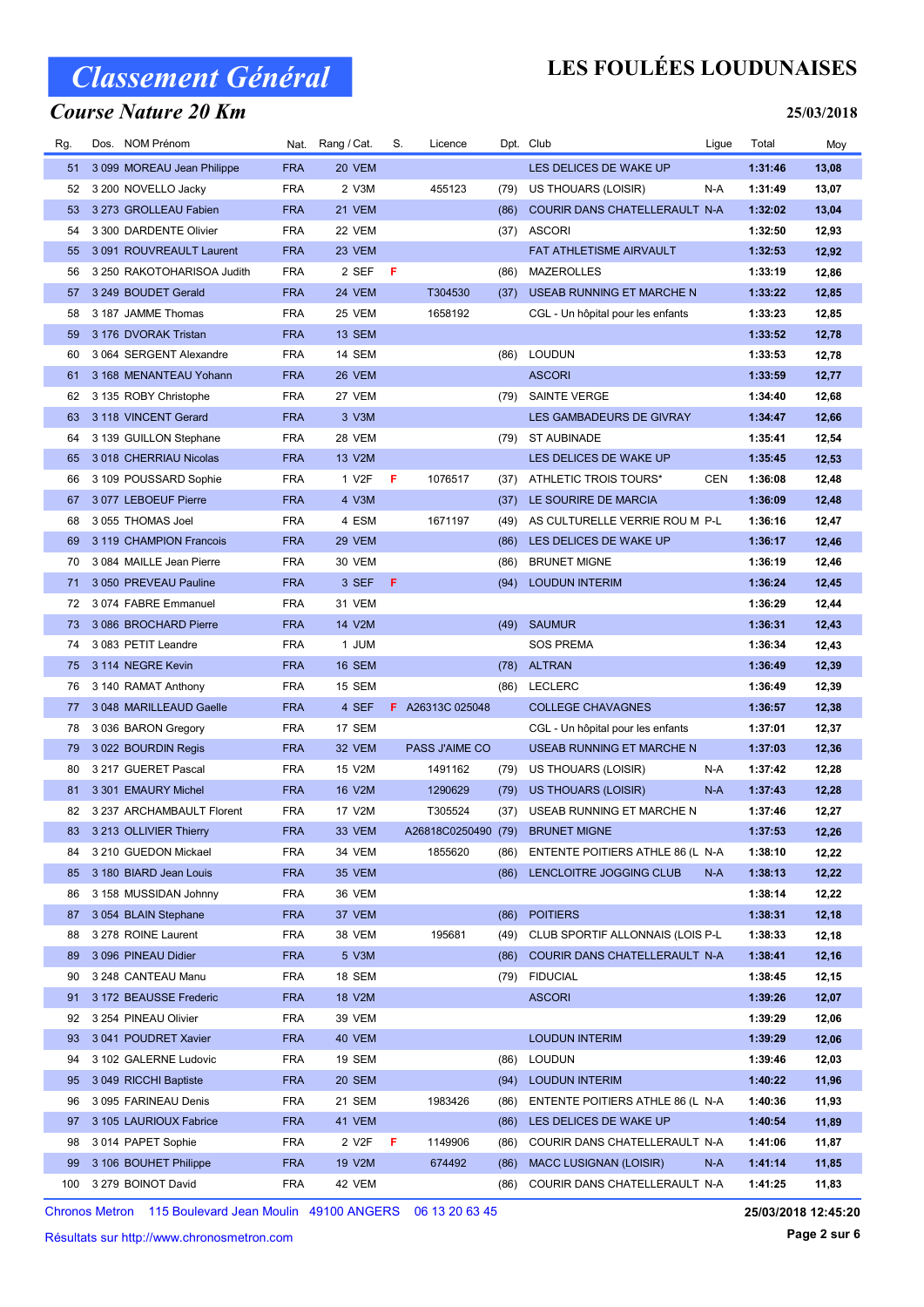### Course Nature 20 Km

## LES FOULÉES LOUDUNAISES

#### 25/03/2018

| Rg. | Dos. NOM Prénom             | Nat.       | Rang / Cat.   | S. | Licence |      | Dpt. Club                         | Ligue | Total   | Moy   |
|-----|-----------------------------|------------|---------------|----|---------|------|-----------------------------------|-------|---------|-------|
| 101 | 3 186 JAMME Beatrice        | <b>FRA</b> | 3 VEF         | F  | 1681884 |      | CGL - Un hôpital pour les enfants |       | 1:41:31 | 11,82 |
| 102 | 3 085 DITTIERE Quentin      | <b>FRA</b> | 22 SEM        |    |         |      |                                   |       | 1:41:45 | 11,79 |
| 103 | 3 030 MARTIN Jean Jacques   | <b>FRA</b> | 43 VEM        |    | 804989  | (49) | AS MARTIGNE-BRIAND (LOISIR)       | P-L   | 1:41:50 | 11,78 |
| 104 | 3 029 MARTIN Christine      | <b>FRA</b> | 4 VEF         | F  | 398734  | (49) | AS MARTIGNE-BRIAND (LOISIR)       | P-L   | 1:41:50 | 11,78 |
| 105 | 3 146 PANTAIS David         | <b>FRA</b> | 44 VEM        |    |         | (37) | USEAB RUNNING ET MARCHE N         |       | 1:42:05 | 11,76 |
| 106 | 3 270 PUAUD Fabrice         | <b>FRA</b> | 45 VEM        |    |         | (86) | LES FOULEES DOUCES DE MON         |       | 1:42:06 | 11,75 |
| 107 | 3 130 BAUMULLER Jeremie     | <b>FRA</b> | 23 SEM        |    |         | (85) | LA MEILLERAIE TILLAY              |       | 1:42:12 | 11,74 |
| 108 | 3 267 ARCHAMBEAULT Ludovic  | <b>FRA</b> | 24 SEM        |    | 18371   |      | POITIERS CO                       |       | 1:42:28 | 11,71 |
| 109 | 3 023 CORDAZ Antoine        | <b>FRA</b> | 20 V2M        |    |         | (86) | <b>MESSEME</b>                    |       | 1:42:34 | 11,70 |
| 110 | 3 159 PIMIENTA Fabrice      | <b>FRA</b> | 46 VEM        |    |         |      | LES FOULEES DOUCES DE MON         |       | 1:42:45 | 11,68 |
| 111 | 3 035 JACQUEMIN Regis       | <b>FRA</b> | 47 VEM        |    |         | (44) | <b>MONNIERES</b>                  |       | 1:43:13 | 11,63 |
| 112 | 3 088 LEMAIRE Jean Louis    | <b>FRA</b> | 6 V3M         |    |         | (86) | COURIR DANS CHATELLERAULT N-A     |       | 1:43:23 | 11,61 |
| 113 | 3 256 THAUDIERE Jerome      | <b>FRA</b> | 48 VEM        |    | 1884388 | (79) | US THOUARS (LOISIR)               | $N-A$ | 1:43:44 | 11,57 |
| 114 | 3 228 BARANGER Cedric       | <b>FRA</b> | 49 VEM        |    |         | (49) | <b>CENTER PARCS</b>               |       | 1:44:09 | 11,52 |
| 115 | 3 207 DEGUEULE Laurent      | <b>FRA</b> | 50 VEM        |    | 1481129 | (79) | moncontour                        |       | 1:44:28 | 11,49 |
| 116 | 3 225 JOHAN Mathieu         | <b>FRA</b> | 25 SEM        |    |         |      | <b>CENTER PARCS</b>               |       | 1:44:44 | 11,46 |
| 117 | 3 073 HAMELIN Jean Jacques  | <b>FRA</b> | 21 V2M        |    |         |      | LES MOJITOS                       |       | 1:44:47 | 11,45 |
| 118 | 3 071 BARAT Severine        | <b>FRA</b> | 5 VEF         | F  |         |      | LES MOJITOS                       |       | 1:44:47 | 11,45 |
| 119 | 3 263 BARZIC Aurelien       | <b>FRA</b> | 26 SEM        |    |         | (49) | <b>MARIE TEAM</b>                 |       | 1:44:49 | 11,45 |
| 120 | 3 067 RABIT Maxime          | <b>FRA</b> | 2 JUM         |    | 1933003 | (79) | <b>US THOUARS</b>                 | N-A   | 1:44:59 | 11,43 |
| 121 | 3 192 NUNEZ Nicolas         | <b>FRA</b> | <b>51 VEM</b> |    |         | (79) | <b>SAINT VARENT RUN</b>           |       | 1:45:08 | 11,41 |
| 122 | 3 236 GORRY Valentin        | <b>FRA</b> | 27 SEM        |    |         | (79) | <b>SAINT VARENT RUN</b>           |       | 1:45:13 | 11,41 |
| 123 | 3 092 BOUSSEAU Adrien       | <b>FRA</b> | 28 SEM        |    |         | (37) | <b>RICHELIEU</b>                  |       | 1:45:14 | 11,40 |
| 124 | 3 234 SOUDET Wilfried       | <b>FRA</b> | 29 SEM        |    |         | (86) | <b>POITIERS</b>                   |       | 1:45:59 | 11,32 |
| 125 | 3 153 BODIN Charles Antoine | <b>FRA</b> | <b>30 SEM</b> |    |         | (86) | <b>RANTON</b>                     |       | 1:46:01 | 11,32 |
| 126 | 3 222 BENAZET Olivier       | <b>FRA</b> | 52 VEM        |    |         | (86) | LOUDUN                            |       | 1:46:03 | 11,32 |
| 127 | 3013 RICCHI Pierre          | <b>FRA</b> | 22 V2M        |    |         | (86) | <b>LOUDUN INTERIM</b>             |       | 1:46:04 | 11,31 |
| 128 | 3 183 PRUVOT Christophe     | <b>FRA</b> | 31 SEM        |    |         | (86) | LES FOULEES DOUCES DE MON         |       | 1:46:05 | 11,31 |
| 129 | 3 198 GUILLEBAULT Daniel    | <b>FRA</b> | 23 V2M        |    |         |      | AS ST LEGER DE MONTBRILLAIS       |       | 1:46:30 | 11,27 |
| 130 | 3 197 GRETEAU Luc           | <b>FRA</b> | 7 V3M         |    | 1558460 | (49) | LONGUE JOGGING LC (LOISIR)        | P-L   | 1:46:33 | 11,26 |
| 131 | 3 215 FUSEAU Valerie        | <b>FRA</b> | 6 VEF         | F  | A69699  |      | <b>SAUMUR TRIATHLON</b>           |       | 1:46:41 | 11,25 |
| 132 | 3 214 CONDE Arthur          | <b>FRA</b> | 24 V2M        |    |         | (86) | RUNNEURS DES VIGNES               |       | 1:46:47 | 11,24 |
|     | 133 3 079 FOURREAU Jerome   | <b>FRA</b> | 53 VEM        |    |         |      | (86) MESSEME                      |       | 1:46:51 | 11,23 |
| 134 | 3 302 PLOQUIN Thierry       | <b>FRA</b> | 25 V2M        |    | 594887  |      | STADE NIORTAIS ATHLETISME         |       | 1:46:52 | 11,23 |
| 135 | 3 238 BOUTIN Bruno          | <b>FRA</b> | 26 V2M        |    |         | (86) | COURIR DANS CHATELLERAULT N-A     |       | 1:46:53 | 11,23 |
| 136 | 3 097 PERCHE Alex           | <b>FRA</b> | 32 SEM        |    |         | (86) | TERRE DE RUNNING SAUMUR           |       | 1:47:34 | 11,16 |
| 137 | 3 005 ENAIN Sebastien       | <b>FRA</b> | <b>54 VEM</b> |    |         | (86) | COURIR DANS CHATELLERAULT N-A     |       | 1:47:38 | 11,15 |
| 138 | 3 255 CHALON Claire         | <b>FRA</b> | 3 V2F         | F  | B08497C |      | <b>BRUNET MIGNE</b>               |       | 1:47:44 | 11,14 |
| 139 | 3 059 DELISLE Golane        | <b>FRA</b> | <b>33 SEM</b> |    |         |      |                                   |       | 1:47:49 | 11,13 |
| 140 | 3 129 BACLE Loic            | <b>FRA</b> | 55 VEM        |    |         | (86) | SAMMARCOLLES                      |       | 1:47:50 | 11,13 |
| 141 | 3 108 BILLY Jacques         | <b>FRA</b> | 8 V3M         |    |         | (86) | LES DELICES DE WAKE UP            |       | 1:48:17 | 11,08 |
| 142 | 3 082 GABORIEAU Thierry     | <b>FRA</b> | 56 VEM        |    | T304054 |      | USEAB RUNNING ET MARCHE N         |       | 1:48:24 | 11,07 |
| 143 | 3 069 SERDOT Barbara        | <b>FRA</b> | 5 SEF         | F  |         |      |                                   |       | 1:48:25 | 11,07 |
| 144 | 3 185 RUIVARD Perrine       | <b>FRA</b> | 6 SEF         | F  | 1908117 | (72) | VS LA FERTE BERNARD               | P-L   | 1:48:30 | 11,06 |
| 145 | 3 163 LABBE Philippe        | <b>FRA</b> | 9 V3M         |    |         | (86) | ECOLE DE MONCONTOUR               |       | 1:48:39 | 11,04 |
| 146 | 3 058 CHARUAULT Frederic    | <b>FRA</b> | 27 V2M        |    | 1288753 | (79) | US THOUARS (LOISIR)               | N-A   | 1:48:47 | 11,03 |
| 147 | 3 028 HAUCHEMAILLE Benoit   | <b>FRA</b> | 34 SEM        |    |         | (86) | BREF JE FAIS DU TRAIL             |       | 1:49:06 | 11,00 |
| 148 | 3 052 BILLY Dominique       | <b>FRA</b> | 10 V3M        |    |         | (86) | LES DELICES DE WAKE UP            |       | 1:49:25 | 10,97 |
| 149 | 3 181 YVER Gaetan           | <b>FRA</b> | 57 VEM        |    |         | (86) | LES DELICES DE WAKE UP            |       | 1:50:21 | 10,87 |
| 150 | 3 003 SIMON Matthieu        | <b>FRA</b> | 35 SEM        |    |         |      | (86) LES DELICES DE WAKE UP       |       | 1:50:21 | 10,87 |

Chronos Metron 115 Boulevard Jean Moulin 49100 ANGERS 06 13 20 63 45

Résultats sur http://www.chronosmetron.com

25/03/2018 12:45:20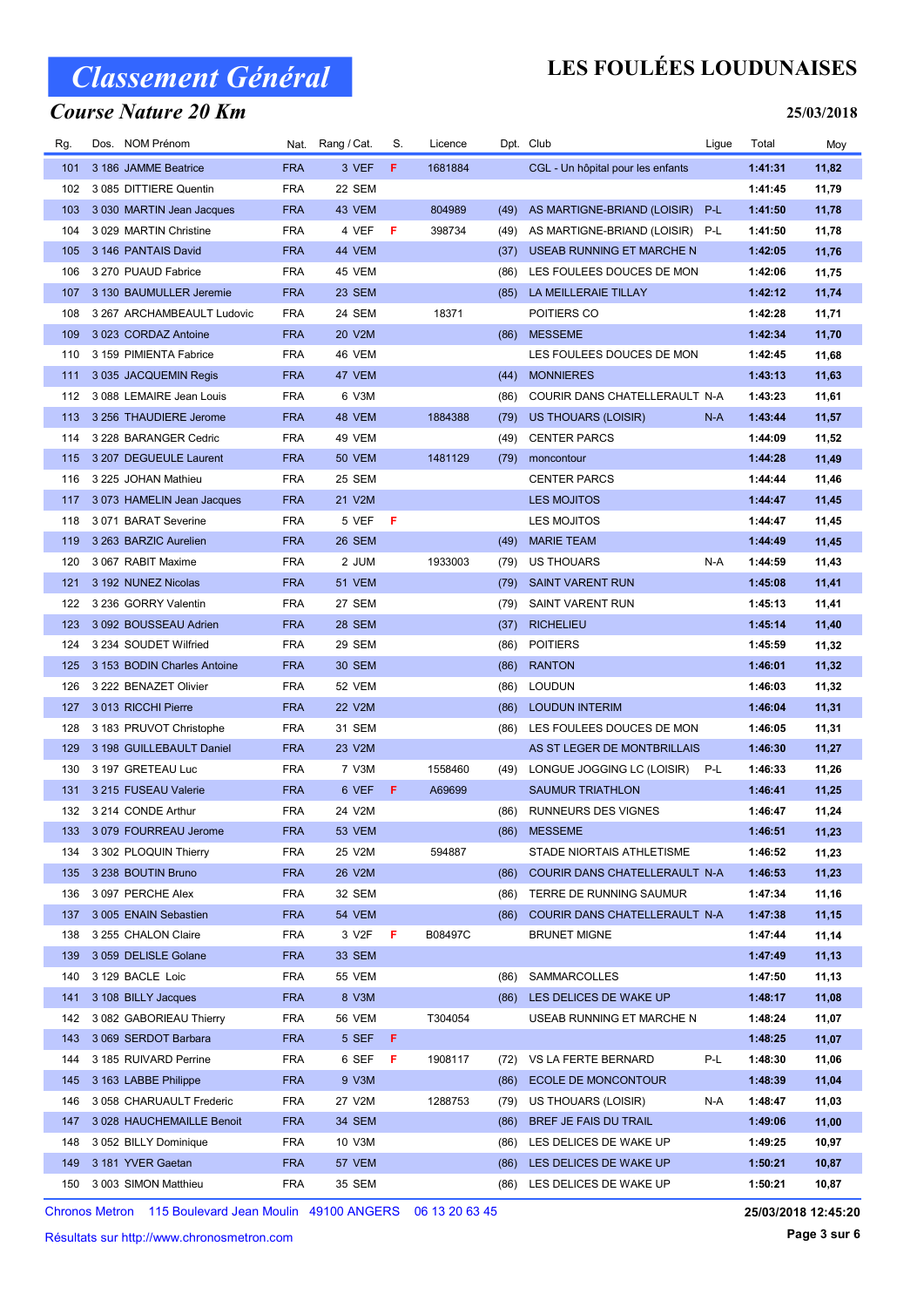### Course Nature 20 Km

## LES FOULÉES LOUDUNAISES

#### 25/03/2018

| Rg. | Dos. NOM Prénom              |            | Nat. Rang / Cat.   | S.  | Licence |      | Dpt. Club                        | Ligue | Total   | Moy   |
|-----|------------------------------|------------|--------------------|-----|---------|------|----------------------------------|-------|---------|-------|
| 151 | 3011 GARNIER Xavier          | <b>FRA</b> | <b>58 VEM</b>      |     |         | (44) | <b>BRUNET MIGNE</b>              |       | 1:50:28 | 10,86 |
| 152 | 3016 ROBERT Loic             | <b>FRA</b> | <b>59 VEM</b>      |     |         | (86) | LES DELICES DE WAKE UP           |       | 1:50:35 | 10,85 |
| 153 | 3 090 GERMOND Gerard         | <b>FRA</b> | 11 V3M             |     |         | (86) | LES DELICES DE WAKE UP           |       | 1:50:36 | 10,85 |
| 154 | 3 025 DUMAS Anthony          | <b>FRA</b> | 60 VEM             |     |         | (86) | MIREBEAU                         |       | 1:50:42 | 10,84 |
| 155 | 3 202 GABOUT Daniel          | <b>FRA</b> | 28 V2M             |     |         |      | <b>ASCORI</b>                    |       | 1:50:49 | 10,83 |
| 156 | 3 216 CLAUDEL Isabelle       | <b>FRA</b> | 4 V2F              | F   | A96660  | (49) | SAUMUR TRIATHLON                 |       | 1:50:58 | 10,81 |
| 157 | 3 087 CHARLES Thierry        | <b>FRA</b> | 61 VEM             |     | T303851 | (37) | USEAB RUNNING ET MARCHE N        |       | 1:51:05 | 10,80 |
| 158 | 3 244 COGNARD Anthony        | <b>FRA</b> | 62 VEM             |     |         | (86) | LENCLOITRE JOGGING CLUB          | N-A   | 1:51:20 | 10,78 |
| 159 | 3 070 BARAT Wilfried         | <b>FRA</b> | 63 VEM             |     |         |      |                                  |       | 1:51:21 | 10,78 |
| 160 | 3 117 RANGER Laurette        | <b>FRA</b> | 5 V2F              | F   | T303597 |      | USEAB RUNNING ET MARCHE N        |       | 1:51:23 | 10,77 |
| 161 | 3 123 BREDIF Bruno           | <b>FRA</b> | 29 V2M             |     |         | (79) | <b>NANTEUIL</b>                  |       | 1:51:25 | 10,77 |
| 162 | 3 235 HOLGADO Miguel         | <b>FRA</b> | 30 V2M             |     |         | (86) | COURIR DANS CHATELLERAULT N-A    |       | 1:51:37 | 10,75 |
| 163 | 3 043 KUZIW Christophe       | <b>FRA</b> | 64 VEM             |     |         |      |                                  |       | 1:51:45 | 10,74 |
| 164 | 3 134 ROBICHON COSSARD Alexa | FRA        | 7 VEF              | - F |         |      |                                  |       | 1:51:48 | 10,73 |
| 165 | 3015 ROINEAU Frederic        | <b>FRA</b> | 31 V2M             |     |         |      |                                  |       | 1:51:49 | 10,73 |
| 166 | 3 156 FOLLIOT Isabelle       | <b>FRA</b> | 8 VEF              | F   | T303581 |      | USEAB RUNNING ET MARCHE N        |       | 1:51:57 | 10,72 |
| 167 | 3 188 GIRAUDEAU Marthe       | <b>FRA</b> | 7 SEF              | F   |         | (86) | LENCLOITRE JOGGING CLUB          | N-A   | 1:52:22 | 10,68 |
| 168 | 3 182 HORVILLE Olivier       | <b>FRA</b> | 65 VEM             |     |         | (79) | FAT ATHLETISME AIRVAULT          |       | 1:52:22 | 10,68 |
| 169 | 3 265 TETRAULT Lionel        | <b>FRA</b> | 32 V2M             |     |         |      |                                  |       | 1:52:33 | 10,66 |
| 170 | 3 101 BERNARD Vincent        | <b>FRA</b> | 33 V2M             |     |         |      |                                  |       | 1:52:49 | 10,64 |
| 171 | 3 066 ROY Marina             | <b>FRA</b> | 1 JUF              | F.  | 1506635 | (79) | <b>US THOUARS</b>                | $N-A$ | 1:53:02 | 10,62 |
| 172 | 3 274 ROUGERIE Claire        | <b>FRA</b> | 9 VEF              | - F |         | (86) | <b>CURCAY SUR DIVE</b>           |       | 1:53:03 | 10,62 |
| 173 | 3 259 GUERINET Pierre        | <b>FRA</b> | 66 VEM             |     |         | (37) | <b>SAINT ROCH</b>                |       | 1:53:03 | 10,62 |
| 174 | 3 272 MAILLET Sylvain        | <b>FRA</b> | 34 V2M             |     |         | (85) | LA ROCHE SUR YON                 |       | 1:53:28 | 10,58 |
| 175 | 3 032 DE CARVALHO Corinne    | <b>FRA</b> | <b>10 VEF</b>      | F   | 1340509 | (86) | COURIR DANS CHATELLERAULT N-A    |       | 1:53:44 | 10,55 |
| 176 | 3 145 DROUINEAU Edmond       | <b>FRA</b> | 1 V4M              |     |         | (79) | <b>EXOUDUN</b>                   |       | 1:53:44 | 10,55 |
| 177 | 3 031 DE CARVALHO Vitor      | <b>FRA</b> | 35 V2M             |     |         | (86) | COURIR DANS CHATELLERAULT N-A    |       | 1:53:44 | 10,55 |
| 178 | 3 068 NICOLAS Pierre         | <b>FRA</b> | 36 SEM             |     |         | (86) | LOUDUN INTERIM                   |       | 1:54:00 | 10,53 |
| 179 | 3 305 BOSSARD Jean Jacques   | <b>FRA</b> | 36 V2M             |     |         | (86) | CHATELLERAULT                    |       | 1:54:03 | 10,52 |
| 180 | 3 126 GRESSIER MONARD Herve  | <b>FRA</b> | 37 V2M             |     |         | (17) | <b>BRUNET MIGNE</b>              |       | 1:54:04 | 10,52 |
| 181 | 3 157 MICHY Pascal           | <b>FRA</b> | 38 V2M             |     |         |      | <b>SAINT VARENT RUN</b>          |       | 1:54:22 | 10,49 |
| 182 | 3 307 BERNIER Jean           | <b>FRA</b> | 12 V3M             |     |         |      | <b>LES FONDUS</b>                |       | 1:54:28 | 10,48 |
|     | 183 3 189 CHEVILLARD Eric    | <b>FRA</b> | 67 VEM             |     |         |      | (49) SAINT REMY LA VARENNE       |       | 1:54:28 | 10,48 |
| 184 | 3 281 LANDAIS Franck         | <b>FRA</b> | 68 VEM             |     |         |      |                                  |       | 1:54:31 | 10,48 |
| 185 | 3 141 LANCELEUR Mickael      | <b>FRA</b> | 69 VEM             |     | 1755519 | (49) | CA DU PAYS SAUMUROIS * (LOIS P-L |       | 1:54:31 | 10,48 |
| 186 | 3 057 NOIRAUD Julien         | <b>FRA</b> | 37 SEM             |     |         | (86) | <b>LOUDUN INTERIM</b>            |       | 1:54:36 | 10,47 |
| 187 | 3 124 VOISIN Stephane        | <b>FRA</b> | <b>38 SEM</b>      |     |         |      |                                  |       | 1:54:37 | 10,47 |
| 188 | 3 179 CHARLOT Jerome         | <b>FRA</b> | <b>70 VEM</b>      |     |         | (49) | SAINT REMY LA VARENNE            |       | 1:54:45 | 10,46 |
| 189 | 3 111 LAMBERT Francoise      | <b>FRA</b> | 6 V2F              | F   |         | (86) | <b>LOUDUN</b>                    |       | 1:54:47 | 10,45 |
| 190 | 3 253 JULIEN Cyril           | <b>FRA</b> | 39 V2M             |     |         | (86) | <b>LOUDUN</b>                    |       | 1:54:48 | 10,45 |
| 191 | 3 208 PREAU Veronique        | <b>FRA</b> | 7 V <sub>2</sub> F | F   |         |      | ACDC 37                          |       | 1:54:51 | 10,45 |
| 192 | 3 012 AUBEUF Laurent         | <b>FRA</b> | 40 V2M             |     |         | (44) | <b>SUCE SUR ERDRE</b>            |       | 1:54:54 | 10,44 |
| 193 | 3 045 LEBRETON Rodolphe      | <b>FRA</b> | <b>71 VEM</b>      |     |         | (44) | <b>SOS PREMA</b>                 |       | 1:54:58 | 10,44 |
| 194 | 3 268 RICHARD Laetitia       | <b>FRA</b> | <b>11 VEF</b>      | - F |         | (79) | FAT ATHLETISME AIRVAULT          |       | 1:54:59 | 10,44 |
| 195 | 3 110 CHEVALET Sebastien     | <b>FRA</b> | <b>72 VEM</b>      |     |         |      |                                  |       | 1:55:19 | 10,41 |
| 196 | 3 195 CHENEBAUD Julien       | <b>FRA</b> | 39 SEM             |     |         | (86) | LES DELICES DE WAKE UP           |       | 1:55:29 | 10,39 |
| 197 | 3 148 COINTE Florence        | <b>FRA</b> | 8 V2F              | F   |         |      | LES FOULEES DOUCES DE MON        |       | 1:55:33 | 10,38 |
| 198 | 3 147 COINTE Sylvain         | <b>FRA</b> | 41 V2M             |     |         |      | LES FOULEES DOUCES DE MON        |       | 1:55:33 | 10,38 |
| 199 | 3 072 GYRE Nadege            | <b>FRA</b> | <b>12 VEF</b>      | F   |         | (86) | LES MOJITOS                      |       | 1:55:51 | 10,36 |
| 200 | 3 063 BARBIER Daniel         | <b>FRA</b> | 13 V3M             |     |         |      | LES DELICES DE WAKE UP           |       | 1:55:53 | 10,35 |

Chronos Metron 115 Boulevard Jean Moulin 49100 ANGERS 06 13 20 63 45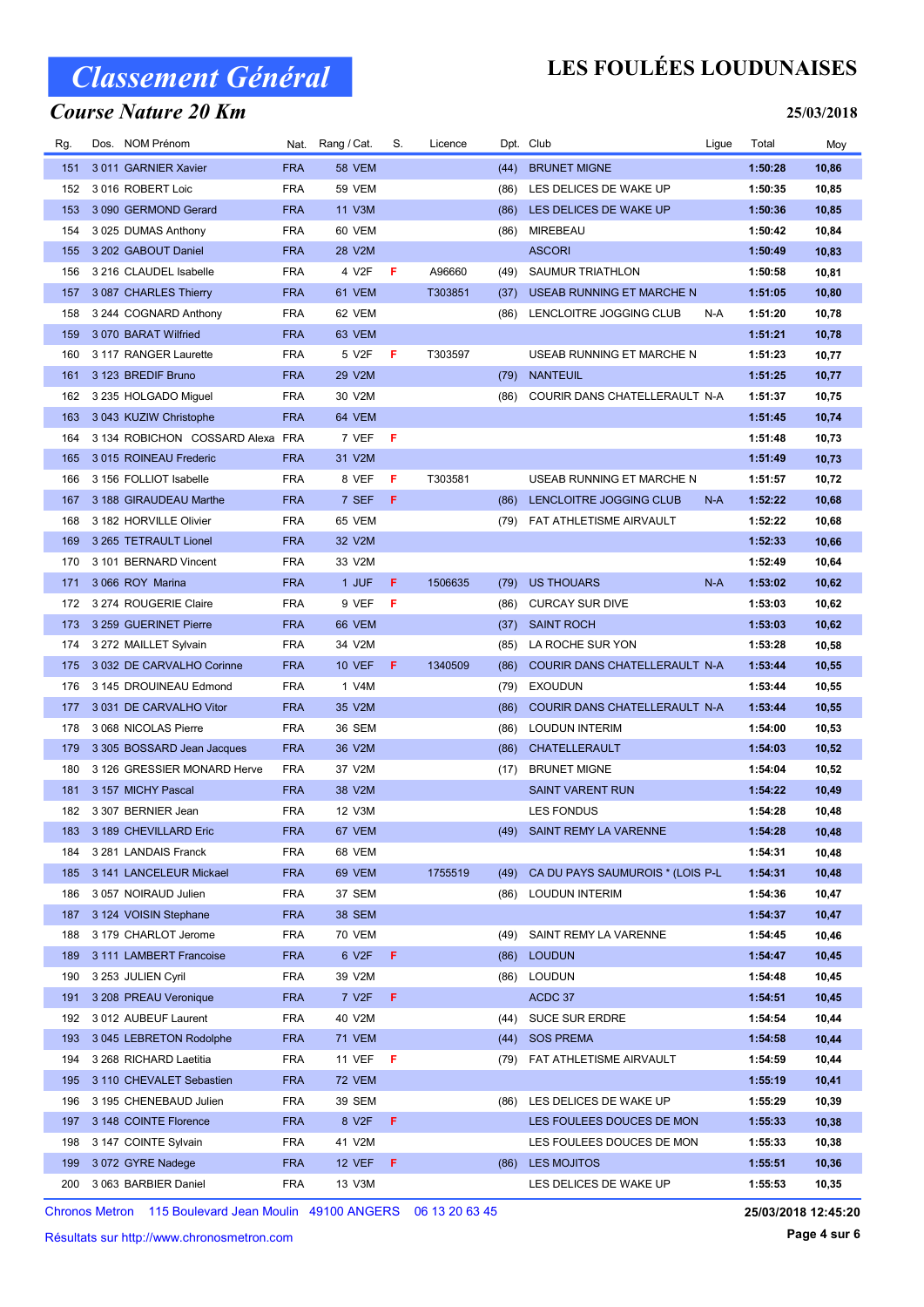### Course Nature 20 Km

## LES FOULÉES LOUDUNAISES

#### 25/03/2018

| Rg. | Dos. NOM Prénom                               |            | Nat. Rang / Cat.        | S. | Licence |              | Dpt. Club                                                   | Ligue | Total              | Moy          |
|-----|-----------------------------------------------|------------|-------------------------|----|---------|--------------|-------------------------------------------------------------|-------|--------------------|--------------|
| 201 | 3 241 TOUCHAIS Sophie                         | <b>FRA</b> | 1 V3F                   | F. | 1478405 | (49)         | AS MARTIGNE-BRIAND (LOISIR)                                 | P-L   | 1:56:12            | 10,33        |
| 202 | 3 039 AUCHER Alain                            | <b>FRA</b> | 14 V3M                  |    |         | (86)         | <b>LOUDUN INTERIM</b>                                       |       | 1:56:14            | 10,32        |
| 203 | 3 169 GODEAU Nathalie                         | <b>FRA</b> | 8 SEF                   | F  |         |              | <b>ASCORI</b>                                               |       | 1:56:34            | 10,29        |
| 204 | 3 171 BRISSEAU Guy                            | <b>FRA</b> | 15 V3M                  |    |         |              | <b>ASCORI</b>                                               |       | 1:56:34            | 10,29        |
| 205 | 3 100 MIGNE Christelle                        | <b>FRA</b> | <b>13 VEF</b>           | F  |         | (17)         | SAINT GEORGES DE DIDONNE                                    |       | 1:56:40            | 10,29        |
| 206 | 3 143 FUSEAU Christophe                       | <b>FRA</b> | <b>73 VEM</b>           |    |         | (79)         | <b>SAINT VARENT RUN</b>                                     |       | 1:56:43            | 10,28        |
| 207 | 3 026 CHEMINADE Xavier                        | <b>FRA</b> | <b>74 VEM</b>           |    |         | (86)         | <b>LOUDUN INTERIM</b>                                       |       | 1:56:48            | 10,27        |
| 208 | 3 037 RENAULT Vincent                         | <b>FRA</b> | <b>75 VEM</b>           |    |         | (86)         | <b>LOUDUN INTERIM</b>                                       |       | 1:56:48            | 10,27        |
| 209 | 3 046 LEBRETON Anne                           | <b>FRA</b> | <b>14 VEF</b>           | F. |         | (44)         | <b>SOS PREMA</b>                                            |       | 1:56:57            | 10,26        |
| 210 | 3 089 GAULTIER Laurent                        | <b>FRA</b> | <b>76 VEM</b>           |    |         |              |                                                             |       | 1:57:28            | 10,22        |
| 211 | 3 125 MERON Murielle                          | <b>FRA</b> | 9 V2F                   | F  |         | (17)         | <b>BRUNET MIGNE</b>                                         |       | 1:57:29            | 10,21        |
| 212 | 3 150 BAUMULLER Anne                          | <b>FRA</b> | 9 SEF                   | F  |         |              |                                                             |       | 1:57:49            | 10,18        |
| 213 | 3 080 BARBIER Pascal                          | <b>FRA</b> | 42 V2M                  |    |         |              | 42 KM 195 LE BLANC                                          |       | 1:57:50            | 10,18        |
| 214 | 3017 DEMION Vincent                           | <b>FRA</b> | 40 SEM                  |    |         |              | <b>LOUDUN INTERIM</b>                                       |       | 1:57:51            | 10,18        |
| 215 | 3 184 BOUCLET Kathia                          | <b>FRA</b> | <b>10 SEF</b>           | F  |         | (86)         | LES FOULEES DOUCES DE MON                                   |       | 1:58:02            | 10,17        |
| 216 | 3 103 DENIORT Claudy                          | <b>FRA</b> | 43 V2M                  |    |         | (86)         | <b>LES ORMES</b>                                            |       | 1:58:22            | 10,14        |
| 217 | 3 211 PINEAU Jean Loup                        | <b>FRA</b> | 44 V2M                  |    |         | (86)         | <b>LOUDUN</b>                                               |       | 1:58:25            | 10, 13       |
| 218 | 3 298 GALLIEN Yann                            | <b>FRA</b> | 77 VEM                  |    |         | (86)         | <b>LOUDUN</b>                                               |       | 1:58:29            | 10,13        |
| 219 | 3 053 RAVENEAU Nicolas                        | <b>FRA</b> | 41 SEM                  |    |         | (86)         | SAINT LEGER DE MONTBRILLAIS                                 |       | 1:58:57            | 10,09        |
| 220 | 3 010 MERON Olivier                           | <b>FRA</b> | 45 V2M                  |    |         | (44)         | <b>SUCE SUR ERDRE</b>                                       |       | 1:59:14            | 10,06        |
| 221 | 3 232 GUTH Bruno                              | <b>FRA</b> | <b>78 VEM</b>           |    |         | (86)         | <b>CENTER PARCS</b>                                         |       | 1:59:15            | 10,06        |
| 222 | 3 212 GUILLEBAULT Nadine                      | <b>FRA</b> | 15 VEF                  | F  |         | (86)         | MIGNE AUXANCES                                              |       | 1:59:15            | 10,06        |
| 223 | 3 001 VILLAIN Guillaume                       | <b>FRA</b> | 42 SEM                  |    |         |              | <b>NOTAIRES</b>                                             |       | 2:00:04            | 9,99         |
| 224 | 3019 BOURREAU Bernard                         | <b>FRA</b> | 16 V3M                  |    |         | (86)<br>(86) | <b>BOURNAND</b>                                             |       | 2:00:10            |              |
| 225 | 3 271 BODIN Teddy                             | <b>FRA</b> | 43 SEM                  |    |         |              | <b>COURIR POUR LA SLA</b>                                   |       | 2:00:11            | 9,99<br>9,98 |
| 226 |                                               | <b>FRA</b> | 44 SEM                  |    |         |              |                                                             |       | 2:00:40            | 9,95         |
| 227 | 3 166 GELLY Rodolphe<br>3 116 TETARD Beatrice | <b>FRA</b> | <b>16 VEF</b>           | F. |         | (79)         | <b>SAINT VARENT RUN</b>                                     |       | 2:00:46            |              |
| 228 | 3 170 JOUTEUX Aurelie                         | <b>FRA</b> | 11 SEF                  | F  |         |              |                                                             |       | 2:01:03            | 9,94         |
| 229 | 3 173 BARBOT Fabienne                         | <b>FRA</b> | 17 VEF                  | F  |         |              | <b>ASCORI</b><br><b>ASCORI</b>                              |       | 2:01:03            | 9,91         |
| 230 |                                               | <b>FRA</b> | 17 V3M                  |    | 1720684 |              | ATHLETISME SAINT BARTHELEM P-L                              |       | 2:01:05            | 9,91<br>9,91 |
| 231 | 3 240 CRASNIER Patrick                        | <b>FRA</b> |                         | F  |         | (49)         |                                                             |       |                    | 9,88         |
| 232 | 3 042 GUERIN Anne                             | <b>FRA</b> | <b>18 VEF</b><br>10 V2F | F  | 1565852 | (49)<br>(86) | CA DU PAYS SAUMUROIS * (LOIS P-L<br><b>CENON SUR VIENNE</b> |       | 2:01:29<br>2:01:31 |              |
|     | 3 009 DELAVAULT Janique                       | <b>FRA</b> |                         |    |         |              |                                                             |       |                    | 9,88         |
|     | 233 3 065 BREMAUD Stephane                    |            | 46 V2M                  |    |         |              |                                                             |       | 2:02:01            | 9,83         |
| 234 | 3 167 VINCENT Dimitri                         | FRA        | 45 SEM                  |    | 674496  |              | (86) ASCORI                                                 |       | 2:02:05            | 9,83         |
| 235 | 3 107 BOUHET Isabelle                         | <b>FRA</b> | 11 V2F                  | F. |         | (86)         | <b>MACC LUSIGNAN (LOISIR)</b>                               | N-A   | 2:02:37            | 9,79         |
| 236 | 3 113 FOUCRET Christian                       | <b>FRA</b> | 18 V3M                  |    |         |              | LES FOULEES DOUCES DE MON                                   |       | 2:02:46            | 9,77         |
| 237 | 3 304 ROY Anthony                             | <b>FRA</b> | 46 SEM                  |    |         | (86)         | <b>DISSAY</b>                                               |       | 2:03:11            | 9,74         |
| 238 | 3 160 MAKSIMOVIC Danijela                     | <b>FRA</b> | 12 SEF                  | F  | 1976881 | (49)         | S/L RACING CLUB DOUESSIN (LO P-L                            |       | 2:03:33            | 9,71         |
| 239 | 3 006 NAVARRO Bruno                           | <b>FRA</b> | <b>79 VEM</b>           |    |         | (37)         | <b>CHINON</b>                                               |       | 2:03:42            | 9,70         |
| 240 | 3 193 VAUCELLES Guillaume                     | <b>FRA</b> | 47 SEM                  |    |         | (85)         | LA TARDIERE                                                 |       | 2:04:24            | 9,65         |
| 241 | 3 194 RIGAULT Mickael                         | <b>FRA</b> | 48 SEM                  |    |         | (79)         | <b>THOUARS</b>                                              |       | 2:04:24            | 9,65         |
| 242 | 3 260 ALFROID Laurent                         | <b>FRA</b> | 80 VEM                  |    |         | (49)         | SAINT CYR EN BOURG                                          |       | 2:04:58            | 9,60         |
| 243 | 3 056 BERNADET Sylvain                        | <b>FRA</b> | 49 SEM                  |    |         |              | (86) AULNAY                                                 |       | 2:05:10            | 9,59         |
| 244 | 3 226 BEAUVAIS Sebastien                      | <b>FRA</b> | 81 VEM                  |    |         | (49)         | <b>CENTER PARCS</b>                                         |       | 2:05:34            | 9,56         |
| 245 | 3 008 JAMIN Jean Marc                         | <b>FRA</b> | 19 V3M                  |    | 1839915 | (49)         | AS SAINT-SYLVAIN D'ANJOU (LOI P-L                           |       | 2:05:53            | 9,53         |
| 246 | 3 261 COURSIMAULT Adrien                      | <b>FRA</b> | 50 SEM                  |    |         |              | <b>KEEP COOL POITIERS</b>                                   |       | 2:06:06            | 9,52         |
| 247 | 3 121 ARCHAMBAULT Mickael                     | <b>FRA</b> | 82 VEM                  |    | 1970661 | (49)         | AS PONTS DE CE RUN COTRAIL P-L                              |       | 2:06:22            | 9,50         |
| 248 | 3 007 BODET Roland                            | <b>FRA</b> | 20 V3M                  |    |         | (86)         | LES DELICES DE WAKE UP                                      |       | 2:06:38            | 9,48         |
| 249 | 3 242 SEDANO Jacky                            | <b>FRA</b> | 47 V2M                  |    |         | (86)         | LENCLOITRE JOGGING CLUB                                     | N-A   | 2:07:27            | 9,42         |
| 250 | 3 047 FROMONT Jerome                          | <b>FRA</b> | 83 VEM                  |    |         |              | (86) LOUDUN                                                 |       | 2:07:27            | 9,41         |

Chronos Metron 115 Boulevard Jean Moulin 49100 ANGERS 06 13 20 63 45